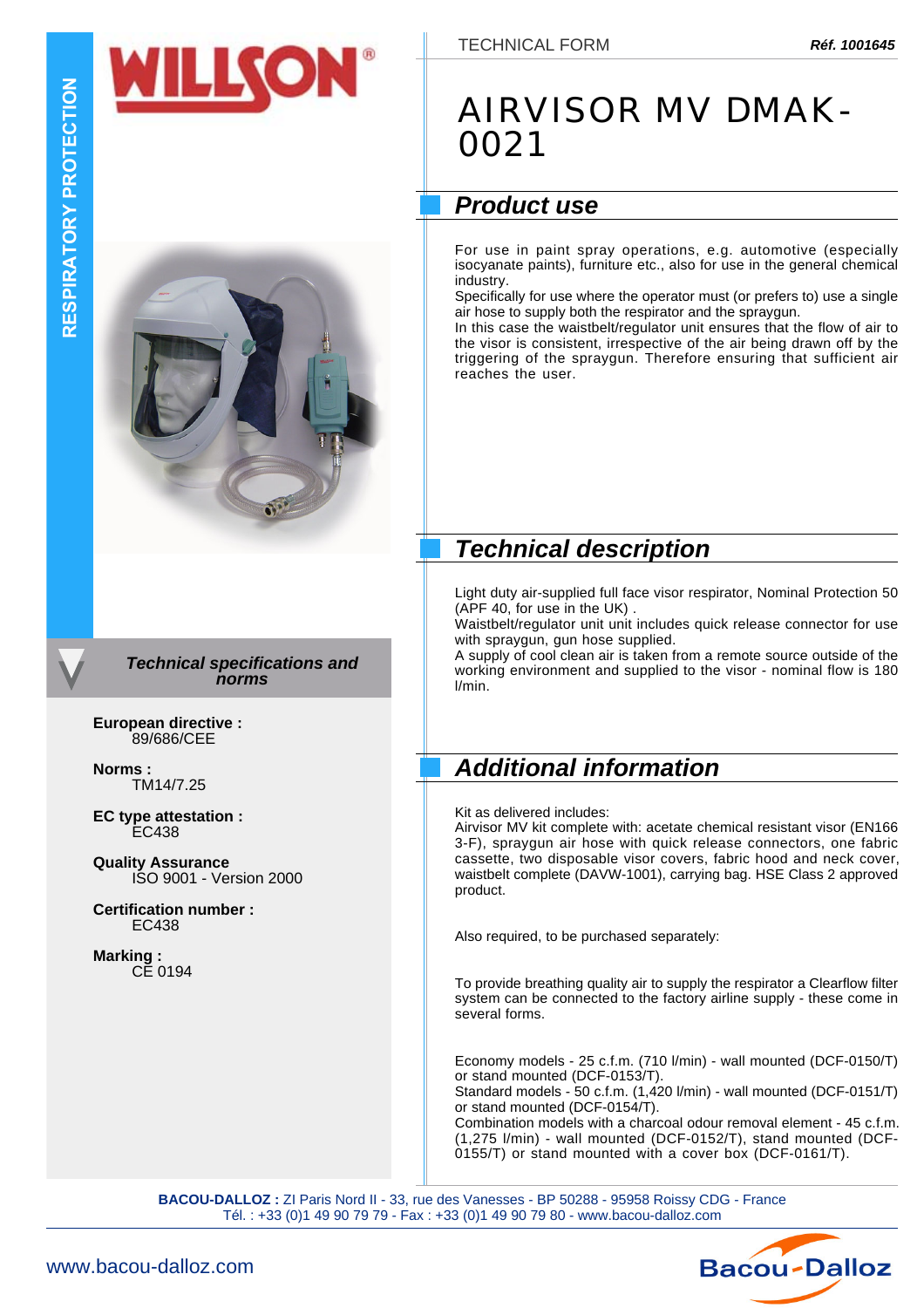## AIRVISOR MV DMAK-0021

Willson Blueline hoses must be used to connect the respirator to the filter system - these are specially designed and tested (as part of the CE certification) so as not to restrict the flow of air to the respirator - a range of lengths is available.

Spare parts:

**BACOU-DALLOZ :** ZI Paris Nord II - 33, rue des Vanesses - BP 50288 - 95958 Roissy CDG - France Tél. : +33 (0)1 49 90 79 79 - Fax : +33 (0)1 49 90 79 80 - www.bacou-dalloz.com